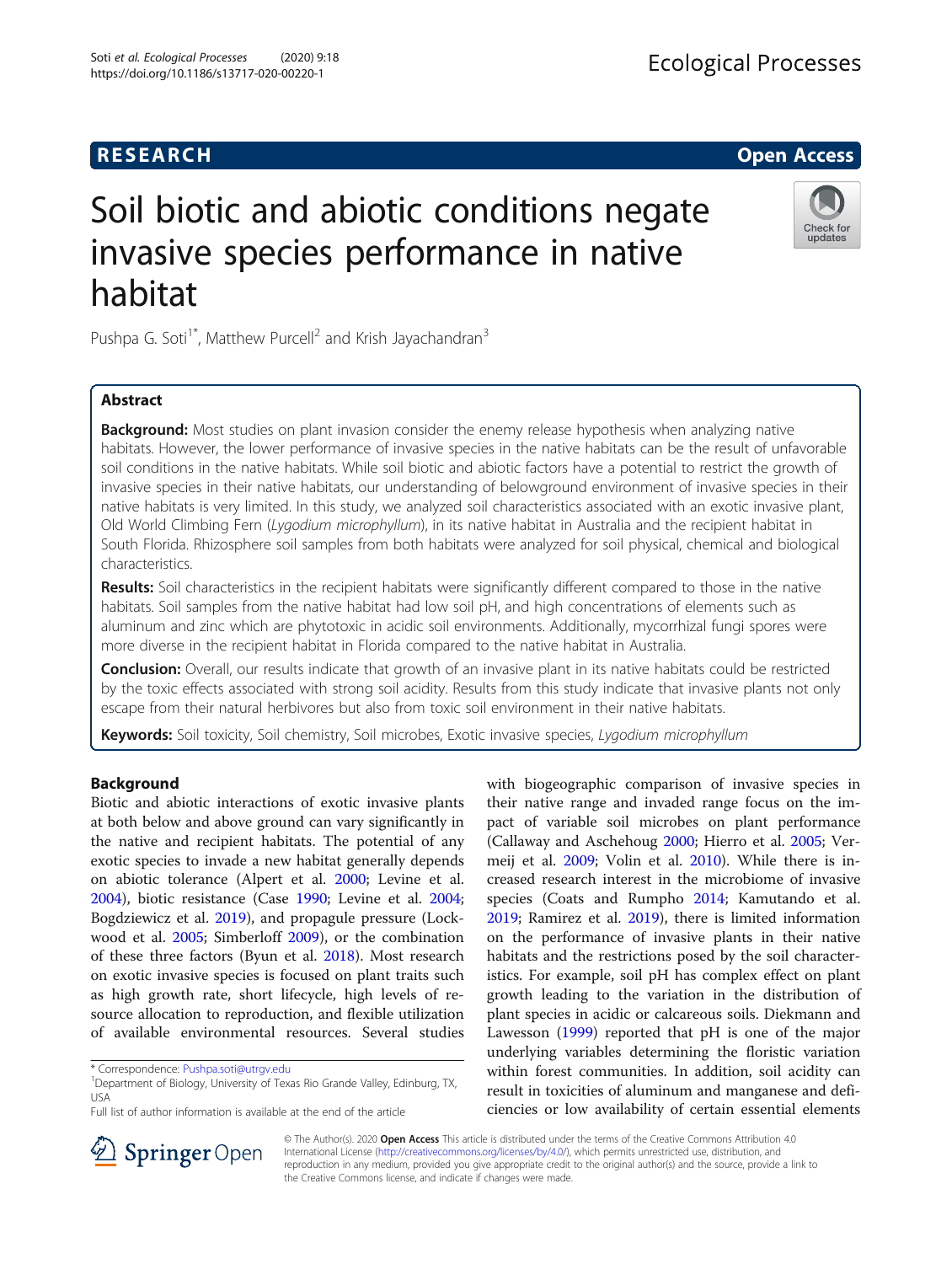including calcium, magnesium, phosphorus, and molybdenum (Foy [1984\)](#page-7-0). These factors may directly or indirectly restrict plant growth through interference in the development and functioning of symbiotic associations with rhizobia, mycorrhizas, actinomycetes, and other plant growth promoting rhizobacteria. It is reported that soil acidity as a result of Al toxicity has detrimental effects on plant growth by lowering rooting depth, increasing susceptibility to drought, and decreasing uptake of subsoil nutrients. Plants exposed to Al toxicity are reported to have stunted growth, small dark green leaves, late maturity, and thick root tips and lateral roots. They have many stubby lateral roots but lack in fine branching, thus, inefficient in absorbing nutrients and water (Kochian et al. [2004\)](#page-8-0). Similarly, soil texture is also an important factor influencing the distribution of minerals, organic matter, microbial community, and other soil properties (Scott and Naiman [2006\)](#page-8-0).

Once established, invasive species create a favorable rhizosphere conditions in the recipient habitats (Ehrenfeld [2003;](#page-7-0) Perkins et al. [2011;](#page-8-0) Coats and Rumpho [2014](#page-7-0)) and increase their fitness (Soti et al. [2019](#page-8-0)). While it is generally unlikely to eliminate invasive plant species, the recipient habitats can probably be managed to maximize the performance of native species relative to that of invaders by altering resource levels and disturbance regimes (Daehler [2003](#page-7-0)). Information on the soil conditions, where the plant has adapted, can provide a key insight in integrating environmental manipulations into the habitat restoration projects, but the comparative analysis soil characteristics in the native habitat of an invasive species remain largely unexplored.

Here, we analyze the role of soil chemistry in the successful invasion of south Florida's natural communities by a highly invasive plant species, Lygodium microphyllum (Old World climbing fern). L. microphyllum is an invasive exotic plant species taking over many sites in freshwater and moist habitats across southern and central Florida. In the invaded regions of South Florida L. microphyllum displays most of the ecological characteristic associated with successful invasive plants (Westbrooks [1998](#page-8-0)): it has the ability to grow in varying hydrological (Gandiaga et al. [2009](#page-7-0)), nutrient (Volin et al. [2010](#page-8-0)), and light conditions (Volin et al. [2004](#page-8-0)). It tolerates a wide range of soil pH (Soti et al. [2014,](#page-8-0) [2015\)](#page-8-0), and has a strong symbiotic relationship with arbuscular mycorrhizal fungi (AMF) (Soti et al. [2014\)](#page-8-0). Comparative analysis of soil samples from both its native range and invaded region have shown that *L. microphyllum*, which had adapted to close-to-neutral soils in Florida, grows in highly acidic soils in its native range in Australia (Soti et al. [2014\)](#page-8-0). Additionally, the Food and Agriculture Organization (FAO) world soil distribution map shows the soil in the native range, identified by Goolsby et al.

([2003\)](#page-8-0), is a region with high soil acidity. Volin et al.  $(2010)$  $(2010)$  indicated that the growth of *L. microphyllum* was highest in sandy soils which indicates that this plant prefers well drained sandy soils. Furthermore, the root and rhizome growth of L. microphyllum was highest in the sandy soils of south Florida compared to the native Australian soils.

L. microphyllum does not have a high economic value in its native range, thus there is very little information available about its native ecology, and the available information is mostly on its native herbivores. Very little is known about why this plant is invasive outside its native range (Ferriter [2001](#page-7-0)). In the invaded regions in South Florida, L microphyllum is highly invasive and current management techniques such as fire, herbicides, and mechanical removal are inadequate. The prospect of developing a method that targets the rhizomes of L. microphyllum is compelling; however, the soil biogeochemical characteristics of L. microphyllum infested sites remain unexplored. Before we target the rhizomes, it is imperative to elucidate the soil characteristics of the sites, where this plant has adapted, to obtain baseline information. Additionally, it is important to gain information of the soil characteristics of the native range where this plant has its origin and adapted habitat. Results from this study will assist in better understanding of the complex feedbacks between exotic invasive plants, soil microbial community and soil elements.

To determine if L. microphyllum escaped from the toxic soil conditions and natural soil enemies, we explore the variation in the biotic and abiotic soil characteristics of L. microphyllum from both the native and recipient habitats. We hypothesized that the rhizosphere soil in the native habitat is generally poor in nutrients and high in phytotoxic elements such as Al compared to the recipient habitat in Florida.

#### **Methods**

#### Sites selection

We compared soil samples collected from three different sites each in Queensland, Australia, where the plant species is native, and in Florida, United States, where L. microphyllum is a Category I exotic invasive ([FLEPPC] Florida Exotic Pest Plant Council [2019\)](#page-7-0). Queensland and South Florida have similar climate conditions such as average monthly maximum and minimum temperatures, rainfall amounts, rainfall pattern, and relative humidity (for details see Goolsby et al. [2003\)](#page-8-0). In its native Australian sites, L. microphyllum grows around the edges of Melaleuca quinquenervia, a major invasive plant in the South Florida or edges of swamps along with *Drynaria* sp. and *Blechnum* indicum. In the recipient habitat Florida, the plant has adapted to multiple hydrologic conditions. The three study sites in Florida were selected based on the different habitat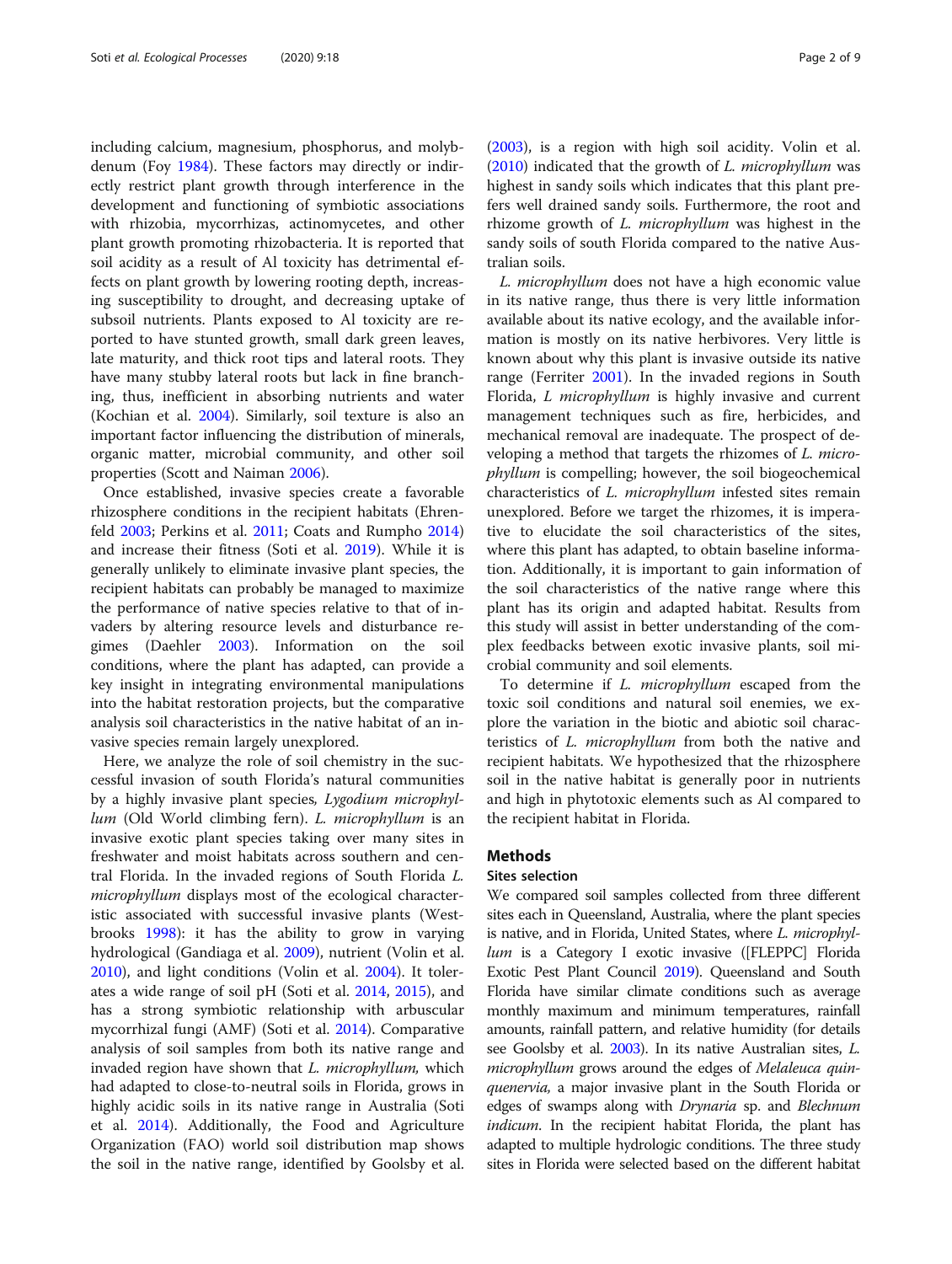conditions: (1) Tree Tops Park, a highly disturbed habitat which is seasonally flooded, with L. microphyllum growing in the understory; (2) Jonathan Dickinson State Park, is relatively undisturbed habitat with sand pine scrub communities. Here, L. microphyllum grows to the top of the canopy of trees; and (3) Central Florida site, a private property with sand mine spoil dominated by L. microphyllum and a few native ferns.

### Sample collection

Soil samples were collected during the dry season in both continents (Table 1, Fig. [1](#page-3-0)), except for the Central Florida site (which was added later at the request of Nature Conservancy). At each sampling site, six  $1 \text{ m} \times 1 \text{ m}$  plots were selected randomly, and soil from the 10–15 cm deep zone was collected from all four corners and the center of each plot with a soil corer (diameter: 18 mm) and mixed homogeneously into one bulk sample for each plot, resulting in six composite soil samples from the six different sites in the two habitats. The soil samples from the local sites in South Florida were transported to the laboratory in a cooler, and samples from Australia and Central Florida were stored in 4 °C and shipped overnight.

#### Soil nutrient analysis

A small portion of each soil sample was air dried and passed through a 2 mm sieve for analysis of physicochemical properties. They were ground to fine powder with a mortar and pestle and stored at room temperature in air-tight containers for further analysis of nutrients and trace elements. The soil pH was measured with a pH meter (soil solution ratio 1:2 in water), texture was measured by the hydrometer method (Bouyoucos [1962](#page-7-0)), and total organic matter was measured based on the standard loss on ignition method (500 °C, 5 h; Storer [1984](#page-8-0)). Total C and N in soil and leaves were measured with a Truspec CN analyzer. Total Ca, Fe, Al, Mg, K, Mn and P in soil were measured with an ICP–MS at USDA, ARS Laboratory, Miami, Florida after following the acid digestion Method 3050B (USEPA Method 3050 [1996](#page-8-0)). One gram of finely ground soil samples was

transferred to large glass tubes and mixed with 10 ml of  $30\%$  HNO<sub>3</sub>. The tubes were covered with a vapor recovery system and heated to  $95 \pm 5^{\circ}$ C and refluxed for 10 min without boiling under the hood in a heating block maintained with a Partlow Mic 6000 Profile Process Controller.

After cooling to  $40^{\circ}$ C, 5 ml of concentrated  $HNO<sub>3</sub>$ was added and the samples were then heated at to  $95 \pm$ 5 °C until no brown fumes were given off. The samples were again cooled to 40 °C, 2 ml of DI water and 3 ml of  $30\%$  H<sub>2</sub>O<sub>2</sub> were added and heated until the effervescence subsided. The samples were cooled and diluted to 50 ml with DI water, centrifuged at 2000 rpm for 10 min and filtered with a Whatman No. 41 filter paper.

#### Microbial analysis: bacteria and fungi population

Total colony forming units (CFU) of bacteria and fungi was determined by the standard spread plate dilution method as described by Seeley Jr and VanDemark ([1962\)](#page-8-0). Dry equivalent of one-gram soil was mixed in 9 ml sterile water (autoclaved) and was diluted serially. Samples were vigorously mixed during dilution to assist in dislodging the bacteria from the soil particles. A serial dilution of  $10^{-2}$ ,  $10^{-3}$ ,  $10^{-4}$ , and  $10^{-5}$  was made for fungi and  $10^{-4}$ ,  $10^{-5}$ ,  $10^{-6}$ , and  $10^{-7}$  for bacteria. A total of 100 μl of diluted soil suspension was spread on three plates per soil sample for both bacteria and fungi at each dilution level. Nutrient agar containing cycloheximide solution (to prevent fugal growth) was used for bacteria and Rose Bengal Agar (RBA) with streptomycine sulphate (to prevent bacteria growth) was used for the estimation fungal colonization. Agar plants with spread with sterilized water were used as control. Inoculated plates were incubated at 26 °C for 3 days before the colonies were counted. Dilution plates with 100 to 300 colonies per plate were counted.

## Arbuscular mycorrhizal fungi (AMF) spore extraction and identification

Results from our previous study indicated that the mycorrhizal root colonization in L. microphyllum is

Table 1 Sampling sites and dates of sample collection in the recipient habitat and native habitat of L. microphyllum

| Sites                  |                    | Coordinates                       | Sampling dates |  |  |  |  |
|------------------------|--------------------|-----------------------------------|----------------|--|--|--|--|
| Recipient, FL, US      |                    |                                   |                |  |  |  |  |
|                        | Tree Tops Park     | 26° 4'0.04"N, 80° 16' 5.88"W      | Dec, 2010      |  |  |  |  |
|                        | Central Florida    | 28° 23' 4.03" N, 81° 44' 41.30" W | June, 2012     |  |  |  |  |
| 3                      | Jonathan Dickinson | 27°0'37.33"N, 80°7'20.28"W        | Dec, 2010      |  |  |  |  |
| Native, Queensland, AU |                    |                                   |                |  |  |  |  |
|                        | Daintree Ferry     | 16°15'25.57"S, 145°24'3.94"E      | June, 2011     |  |  |  |  |
|                        | Logan Reserve      | 27°40'4.16"S, 153°16'0.44"E       | June, 2011     |  |  |  |  |
|                        | Nudgee             | 27°22'31.12"S, 153° 5'39.42"E     | June, 2011     |  |  |  |  |
|                        |                    |                                   |                |  |  |  |  |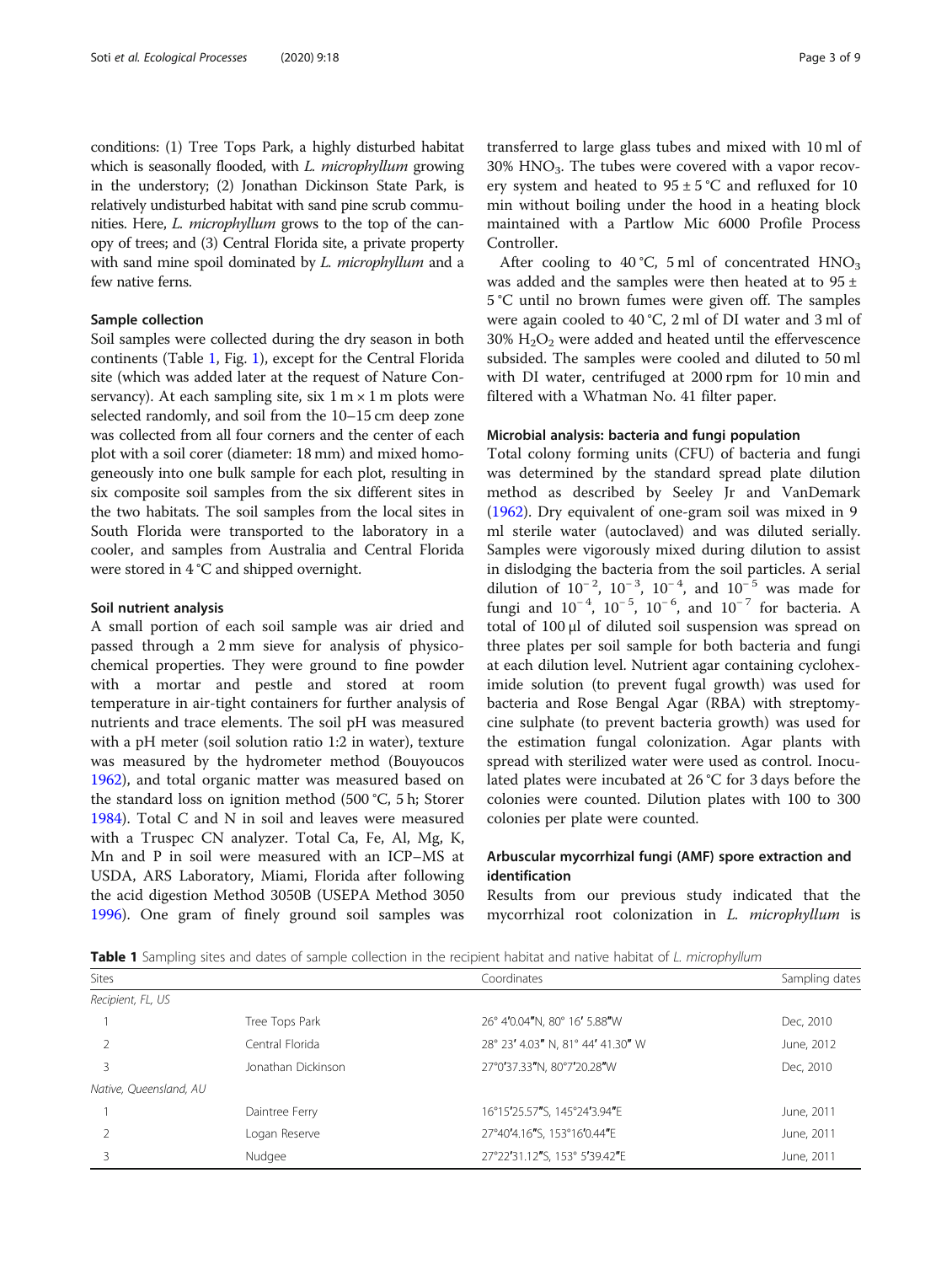<span id="page-3-0"></span>

significantly higher in the invaded regions compared to the native regions in Australia (see Soti et al. [2014\)](#page-8-0). In this study, we identified the morphospecies of AMF sproes in the rhizosphere soil of L. microphyllum in both the regions following the wet sieving technique (Gerdemann and Nicolson [1963\)](#page-8-0). 100 ml of DI water was added to dry equivalent of 50 g of soil from each site. It was then mixed vigorously to separate the spores from soil aggregates. The mixture was washed through a series of sieves  $(2 \text{ mm}, 100 \mu \text{ m} \text{ and } 32 \mu \text{m})$ . Washing was done until the water flowing through the sieves was clear. The sievate retained on the sieves was washed and centrifuged with water to remove floating organic debris and the supernatant was discarded. The pellet in the bottom was re-suspended in a 50% sucrose solution and centrifuged for one minute at 2000 RPM to separate the

spores from denser soil components. Immediately after centrifugation, spores in the sucrose supernatant were rinsed in a fine sieve to remove the sucrose. The spores were then washed into a filter paper for vacuum filtration. The fungal spores were then mounted on slides for taxonomic identification to the genus level based on the spore morphology and wall characteristics, using the descriptions by INVAM (International culture collection of vesicular-Arbuscular Mycorrhizal Fungi) ([n.d.](#page-8-0)). The genus that was dominant was taken as the representative mycorrhizal AMF type for each site.

#### Statistical analysis

All soil variables were subjected to normality test. The data was not normalized with transformation, so a nonparametric test was conducted. Kruskal-Wallis test was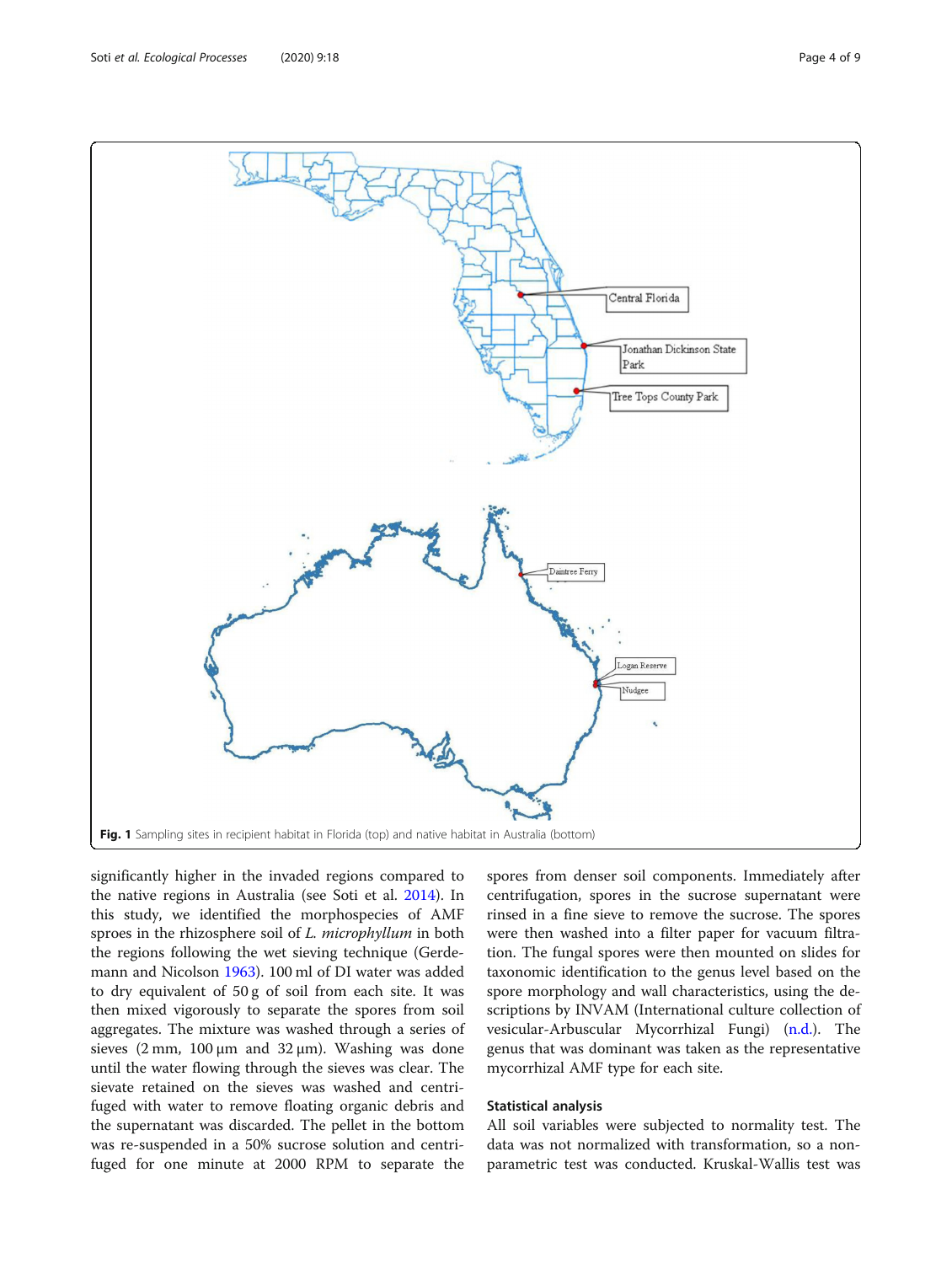done to compare the difference in the rhizosphere soil status of *L. microphyllum* among the different sites. Contrasts were done to test the difference among sites with the overall model was significant. Pearson's correlation analysis and was done with all sites pooled to determine relationship between the measured soil variables. Differences are reported as significant for tests with P-values  $\leq 0.05$ . All the parameters were analyzed with SAS Version 9.2 software.

#### Results

#### Soil chemical and physical properties

Soil properties in the study sites were highly variable and site specific (Tables 2, [3](#page-5-0); Fig. [2\)](#page-5-0). Soil texture, shown in Table 2, varied significantly among the different sites with native sites having heavier soils (high bulk density) compared to the recipient sites. Soil chemistry results also indicated site specific characteristics in the native and recipient habitats (Table [3;](#page-5-0) Fig. [2](#page-5-0)). The Australia sites had strong acidic soil ranging from  $pH = 4.1$  to 4.55 while the recipient sites Florida had significantly higher soil pH ranging from 5.60 to 6.57. In general, elements which are phytotoxic in acidic soil such as Al, Zn, and Fe were higher in the native sites in Australia except for site 2, a sand mine spoil, in the recipient habitat (Fig. [2](#page-5-0)). Total C and N were highest in the recipient site, and there was no difference in P among the sites in both native and recipient habitats.

#### Bacteria and fungi populations

The average number of bacteria and fungi, colony forming units (CFU) per gram of dry soil, was significantly different in all six sites (Table 2). Total CFU of bacteria was highest in native habitat  $(288 \times 10^6)$  and lowest in recipient habitat  $(39 \times 10^6)$ . Likewise, the total CFU of fungi was also highest in native site (123.5  $\times$  10<sup>3</sup>). Correlation analysis indicated that, there was no relationship between the soil organic matter, total carbon on the soil bacterial and fungal population, however there was a strong relationship with the soil texture (Table [4\)](#page-6-0). Surprisingly, the bacteria population had a negative relationship with the soil pH while the fungi had no relationship with the soil pH.

#### AMF spores

The spore composition based on the morphology was different among the six sampling sites. Spores of different sizes and colors were present in all six sites. Highest morphological diversity was seen in the two recipient sites, and the lowest diversity was seen in recipient site 3. Spores of Glomus spp. were found in all the locations but were dominant in native site 3, and recipient site 2; spores of Scutellospora spp. were dominant in recipient site 1 and 3; and spores of Gigaspora spp. in native site 1 (Fig. [3](#page-6-0)).

#### **Discussion**

Objective of this study was to analyze the role of soil rhizosphere, soil chemistry, and biology on the success of an invasive species in the recipient habitat compared to its native habitat. While our study was limited in the number of sampling sites and sampling frequency, our results show that there was a significant difference in the soil chemical, biological as well as physical characteristics in these two habitats, native and recipient. These soil characteristics can potentially, on their own or in combination with other habitat features, promote the extensive growth of exotic invasive plant in the recipient habitat compared to its native habitat.

Our results show that L. microphyllum has adapted to nutrient poor and highly acidic soils in its native habitat. In the recipient habitat, the plant can perform equally well in acidic soils and outcompete coexisting vegetation in slightly higher pH levels. Soil pH between 5.5 to 7.5 is known to provide the optimal growing conditions for this plant (Soti et al. [2015](#page-8-0)). The recipient sites in Florida, where *L.microphyllum* is invasive, had the optimum soil pH range. In addition, this pH range is also optimal for AMF which has been found to enhance the growth of L. microphyllum (Soti et al. [2014](#page-8-0)). In the native sites Australia, the soil pH was significantly lower than optimal for both the plant and AMF.

Along with strong acidic conditions, the native soils also had high concentration of Al, which is considered to be phytotoxic in strong acidic soils (Delhaize and Ryan [1995;](#page-7-0) Lidon and Barreiro [2002](#page-8-0); Kochian et al. [2005](#page-8-0)). One of the sites in recipient habitat, where L.

Table 2 Soil texture and mean ± standard error of the means of total colony forming units (counts × 10<sup>6</sup>) of bacteria; (counts × 10<sup>3</sup>) of fungi per gram of soil in the invaded and native sites

| <b>Sites</b>                   | Soil Texture    | Sand % | Silt % | Clay % | CFU of Bacteria $q^{-1}$ soil | CFU of Fungi $q^{-1}$ soil |
|--------------------------------|-----------------|--------|--------|--------|-------------------------------|----------------------------|
| Tree Tops Park, FL, US         | Sandy loam      | 78     | 16.5   | 5.5    | 143.66 (13.00)                | 73.83 (12.27)              |
| Central Florida, US            | Clay            | 13     | 40     | 47     | 138.33 (10.78)                | 61.16 (9.82)               |
| Jonathan Dickinson, FL, US     | Sand            | 98     |        | 0      | 39 (4.28)                     | 46.66 (7.76)               |
| Daintree Ferry, Queensland, AU | Silt loam       | 25     | 57.5   | 17.5   | 288 (16.56)                   | 123.5 (13.63)              |
| Logan Reserve, Queensland, AU  | Sandy clay loam | 67.5   | 20     | 12.5   | 103.83 (10.12)                | 50.5 (8.75)                |
| Nudgee, Queensland, AU         | Loam            | 50     | 32.5   | 17.5   | 153.5(6.15)                   | 49.00 (4.60)               |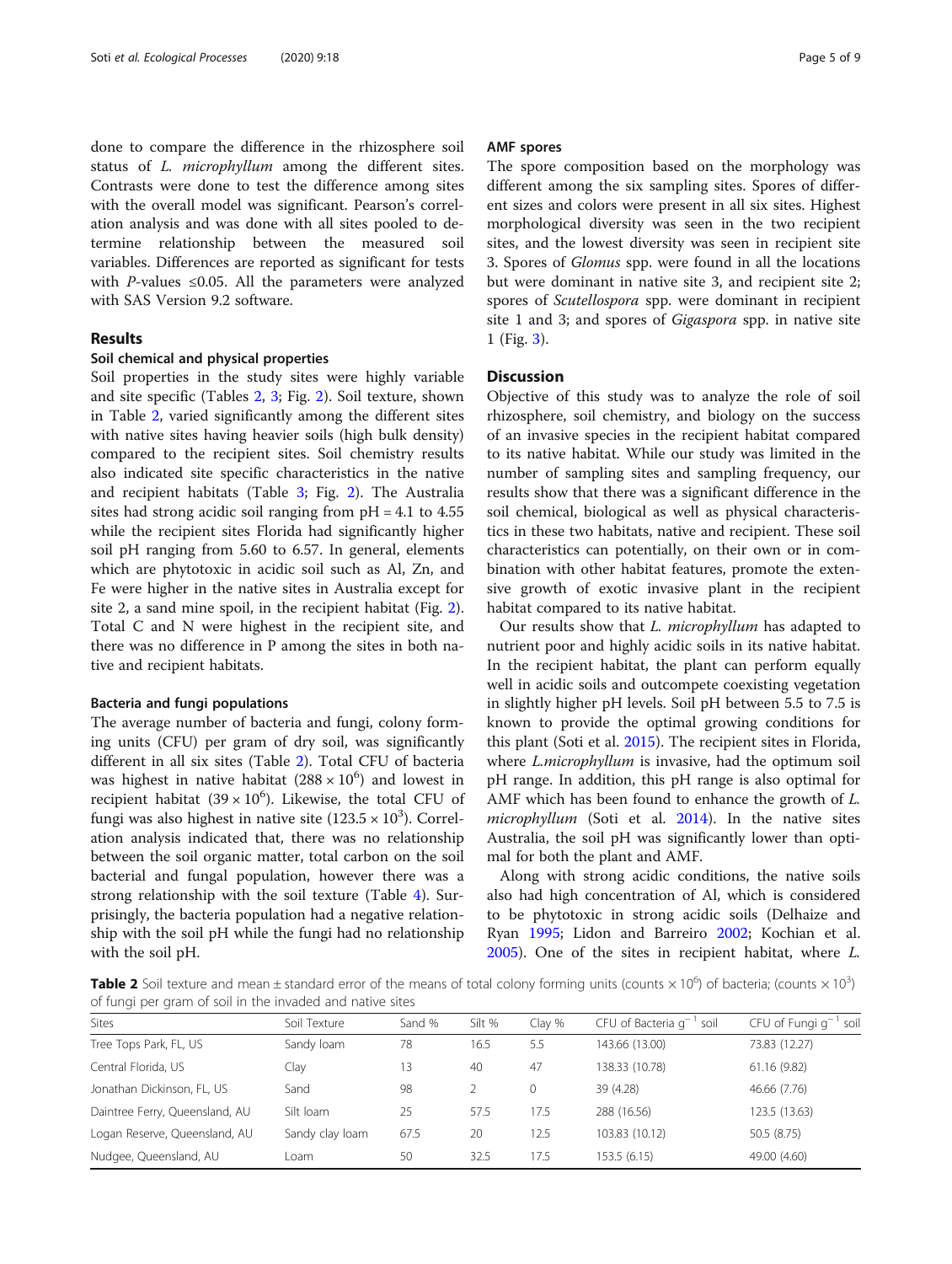<span id="page-5-0"></span>

| Table 3 Mean (Std. Dev.) of the selected soil chemical characteristics in the native sites in Australia and invaded sites in Florida |  |  |  |
|--------------------------------------------------------------------------------------------------------------------------------------|--|--|--|
|--------------------------------------------------------------------------------------------------------------------------------------|--|--|--|

| Variable                       | Central Florida (FL) | Daintree (AU)  | Jonathan Dickinson (FL) | Logan (AU)    | Nudgee (AU)    | Tree Tops (FL) |
|--------------------------------|----------------------|----------------|-------------------------|---------------|----------------|----------------|
| C %                            | 4.03(0.84)c          | 2.70(0.44)c    | $3.02(1.88)$ C          | 12.90 (2.43)b | 4.28 $(1.19)c$ | 22.43 (4.15)a  |
| $Ca (mg g^{-1})$               | 0.41(0.13)b          | 0.47(0.11)b    | 3.35 (1.77)b            | 0.43(0.25)b   | 0.09(0.01)b    | 17.21 (6.31)a  |
| Cu ( $\mu$ g g <sup>-1</sup> ) | 8.42 (2.81)b         | 43.94 (12.31)a | 1.84 (0.54)c            | 10.16 (0.57)b | 6.74(1.57)b    | 14.76 (4.02)b  |
| K (mg $g^{-1}$ )               | 0.16(0.10)b          | 1.77 (0.35)a   | 0.09(0.05)b             | 1.49 (0.30)a  | 0.12(0.02)b    | 0.18(0.05)b    |
| $Mg (mg g^{-1})$               | 0.20(0.10)c          | $0.55(0.18)$ b | 0.21(0.11)c             | 1.27 (0.17)a  | 0.25(0.05)c    | 0.68(0.27)b    |
| Mn (mg $q^{-1}$ )              | 0.02(0.01)b          | 0.27(0.14)a    | 0.02(0.01)b             | 0.02(0.00)b   | 0.04(0.00)b    | 0.05(0.03)b    |
| N %                            | 0.20(0.26)c          | 0.18(0.03)c    | 0.49(0.10)b             | 0.71(0.04)b   | 0.26(0.10)c    | 1.27 (0.17)a   |
| OM %                           | 8.65 (1.09)c         | 8.07 (2.89)c   | 4.32 (0.90)c            | 35.50 (7.04)b | 11.45 (4.71)c  | 44.42 (2.71)a  |
| $P (mg g^{-1})$                | 1.03(0.25)a          | 0.91(0.16)a    | 1.15(0.09)a             | 1.16(0.05)a   | 0.97(0.06)a    | 1.22(0.16)a    |
|                                |                      |                |                         |               |                |                |

Means within rows followed by same letter are not significantly different at  $P \le 0.05$ 

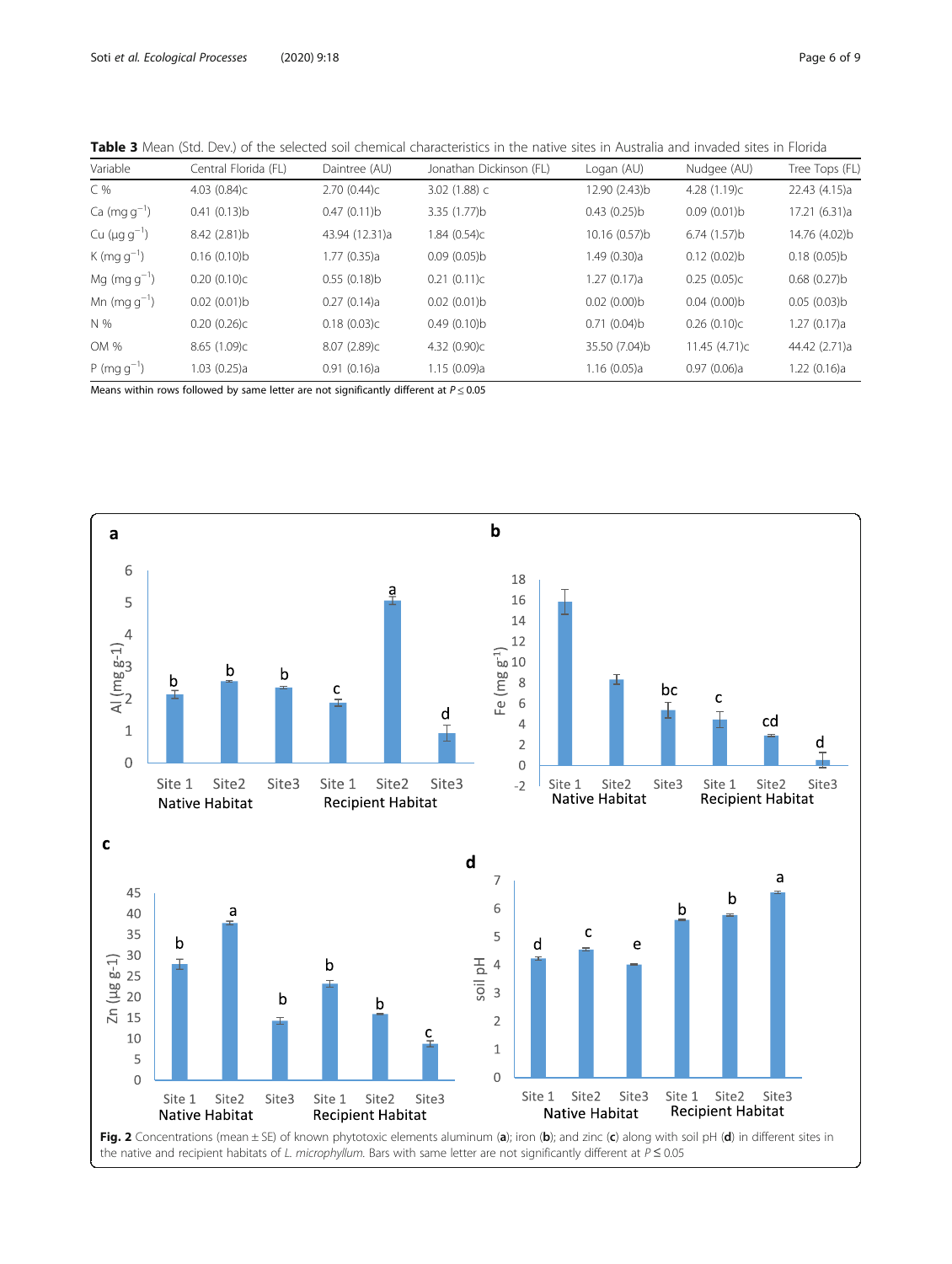<span id="page-6-0"></span>

microphyllum was growing over sand mine spoil, had the highest concentration of Al. However, this was not a restricting factor for L. microphyllum growth. Al toxicity is reported to cause alterations of physiological and biochemical process of plants and consequently in their productivity (Kochian [1995\)](#page-8-0). Plant species differ in their Al tolerance, but L. microphyllum grown in Australian soil had lower biomass allocation to the belowground structures (rhizomes and roots) compared to the plants grown in Florida soils. When L. microphyllum escaped the highly acidic soil and clayey soil environment in the native habitat to the sandy and slightly alkaline soils in the new habitat, they could have acclimated to lowered investment cost in defense and reallocation of the resources to growth and reproduction, increasing their colonizing success.

Various soil and plant factors cause a significant influence in the soil microbial community, which have a fundamental role in nutrient cycling, plant growth and root health. It is widely reported that the rhizosphere community of different plant species growing in the same soil are distinct because of differences in root exudation

Table 4 Correlation between CFUs of bacteria and fungi and soil parameters

| 2011010000001                                                             |    |  |  |  |                          |  |  |  |
|---------------------------------------------------------------------------|----|--|--|--|--------------------------|--|--|--|
| CFU of Fungi $-0.21 -0.21 -0.15 -0.16 -0.64* 0.69* 0.44$                  |    |  |  |  |                          |  |  |  |
| CFU of Bacteria $-0.59$ * $-0.15$ $-0.09$ $-0.17$ $-0.71$ * $0.81$ * 0.41 |    |  |  |  |                          |  |  |  |
|                                                                           | nH |  |  |  | OM% N% C% Sand Silt Clay |  |  |  |
|                                                                           |    |  |  |  |                          |  |  |  |

\*Significant at  $P < 0.0001$ 

(Badri and Vivanco [2009;](#page-7-0) Brimecombe et al. [2000](#page-7-0)). Likewise, individual plant species can harbor different microbial communities in different soil types (Yang and Crowley [2000\)](#page-8-0). A strong effect of soil texture on bacteria and fungi population was evident in this study. Native sites with the highest percentage of silt harbored highest CFUs of bacteria and fungi, while Jonathan Dickinson site in Florida with 98% sand had the lowest CFUs of bacteria and fungi. This kind of influence of soil texture on the structure of microbial population has been reported previously (Garbeva et al. [2004](#page-8-0); Fang et al. [2005](#page-7-0)). An unexpected result was, the bacteria and fungi population remained uninfluenced by the soil organic matter, total C or soil pH which indicates a possible difference in the litter quality and secondary metabolites produced by the plant in its native range and invaded community and warrants further research.

Our results indicate that L. microphyllum had a symbiotic relationship with multiple species of AMF depending on the site conditions. Our two sites, Central Florida and Tree Tops which had higher diversities of spores are relatively disturbed sites compared to the other sites which had lower diversity of spores. This is an expected result and is in line with the Intermediate Disturbance Hypothesis (IDH) (Huston [1979](#page-8-0)), which suggests that a less disturbed healthy ecosystem has lower diversity of arbuscular mycorrhizal fungi. We found that Glomus sp., which is reported to be the dominant and most abundant genus of AMF, was present in all sites but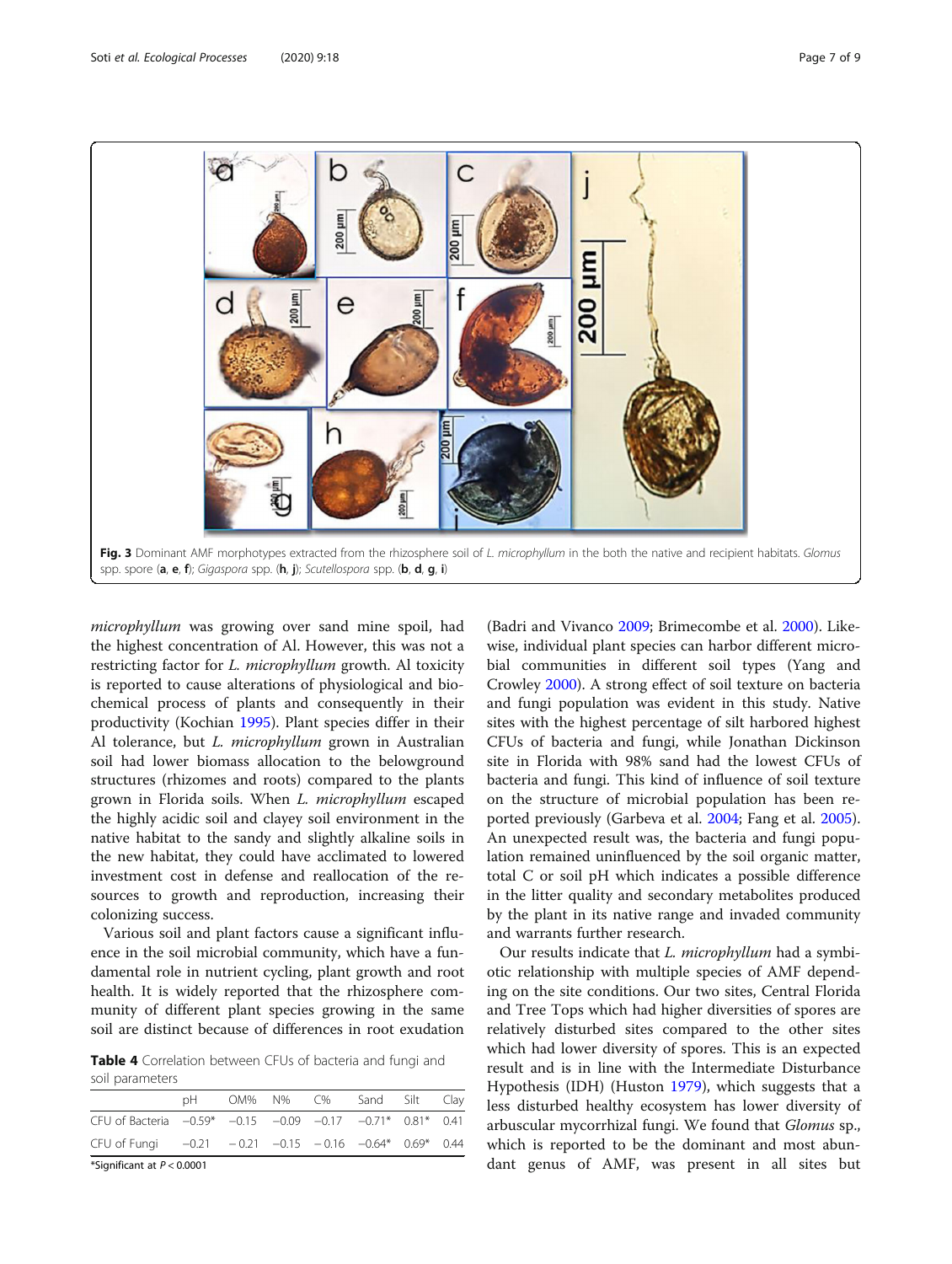<span id="page-7-0"></span>dominant in the native sites in Australia and one recipient site in Florida. Spores of Scutellospora sp. were dominant in the two-recipient site with slightly higher soil pH and sandier in texture. This study provides evidence that mycorrhizal fungi spore composition is different in the native and recipient habitats along with the soil characteristics, but an in-depth analysis with the use of molecular technique is necessary to identify the AMF species and their relationship with L. microphyllum. Future studies should focus on exploring the microbial community in the sites invaded by L. microphyllum and their role in its growth and competitive ability.

#### **Conclusions**

Improved understanding of habitat characteristics of an invasive plant in its native and recipient range is important to understand whether the invaders have escaped hostile environmental conditions in their native range. Biogeographic variation in soil conditions could play an important role in the invasive success of nonnative plants in recipient habitats. Our results suggest that L. microphyllum can be growing poorly in its native range in Australia because of the soil toxic effects associated with soil acidity along with soil texture. In addition, while we were not able to determine the specific roles of the soil microbial community, difference in the microbial populations and types in the two regions could in part explain the extensive growth of L. microphyllum in the recipient habitats in south Florida. Thus, land managers should focus on soil restoration to manage the extensive growth of invasive species and increase the competitive ability of native species.

#### Abbreviations

Al: Aluminum; AMF: Arbuscular mycorrhizal fungi; C: Carbon; Ca: Calcium; CFU: Colony forming unit; DI: Deionized; Fe: Iron; ICP-MS: Inductively coupled plasma mass spectrometry; Mg: Magnesium; Mn: Manganese; N: Nitrogen; P: Phosphorus; USDA-ARS: United States Department of Agriculture - Agricultural Research Service; Zn: Zinc

#### Acknowledgements

The authors acknowledge Cheryl Millett, Central Florida Nature Conservancy; Patricia L. Howell, Natural Areas Specialist, Broward County; and Jeffrey Bach, Environmental Specialist, Jonathan Dickinson State Park, for their help in site selection and sample collection. We also thank staff of the USDA ARS Australian Biological Control Laboratory for assistance with sample collecting in Australia. We thank Dr. Stewart Reed, USDA-ARS, Subtropical Horticulture Research: Miami, FL, for his help in sample analysis.

#### Authors' contributions

P. Soti: Designed the experiment, collected and analyzed the samples. P. Soti also, analyzed the data and wrote the manuscript. M. Purcell: Assisted in experimental design, collected the samples in Australia, and assisted in writing the manuscript. K. Jayachandran: Assisted in experimental design, provided resources, and assisted in writing the manuscript. The author(s) read and approved the final manuscript.

#### Funding

This study was funded by the Dissertation Evidence Acquisition Fellowship, Florida International University to P. Soti.

#### Availability of data and materials

The datasets used and/or analyzed during the current study are available from the corresponding author on reasonable request.

#### Ethics approval and consent to participate Not applicable.

# Consent for publication

Not applicable.

#### Competing interests

The authors declare that they have no competing interests.

#### Author details

<sup>1</sup>Department of Biology, University of Texas Rio Grande Valley, Edinburg, TX USA. <sup>2</sup>USDA-ARS, Australian Biological Control Laboratory, Brisbane Queensland, Australia. <sup>3</sup>Department of Earth and Environment, Florida International University, Miami, FL, USA.

#### Received: 26 September 2019 Accepted: 11 February 2020 Published online: 09 April 2020

#### References

- Alpert P, Bone E, Holzapfel C (2000) Invasiveness, invasibility and the role of environmental stress in the spread of non-native plants. Perspect Plant Ecol Evol Syst 3(1):52–66
- Badri DV, Vivanco JM (2009) Regulation and function of root exudates. Plant Cell Environ 32(6):666–681
- Bogdziewicz M, Lichti NI, Zwolak R (2019) Consumer-mediated indirect interaction with a native plant lowers the fitness of an invasive competitor. J Ecol 107(1):12–22
- Bouyoucos GJ (1962) Hydrometer method improved for making particle size analyses of soils. Agron J 54(5):464–465
- Brimecombe MJ, De Leij FA, Lynch JM (2000) The effect of root exudates on rhizosphere microbial populations. In The Rhizosphere, Biochemistry and Organic Substances at the Soil– Plant Interface (eds R. Pinton, Z. Varini & P. Nannipieri), pp. 95–140. Marcel Dekker, New York
- Byun C, de Blois S, Brisson J (2018) Management of invasive plants through ecological resistance. Biol Invasions 20(1):13–27
- Callaway RM, Aschehoug ET (2000) Invasive plants versus their new and old neighbors: a mechanism for exotic invasion. Science 290(5491):521–523
- Case TJ (1990) Invasion resistance arises in strongly interacting species-rich model competition communities. Proc Natl Acad Sci 87(24):9610–9614
- Coats VC, Rumpho ME (2014) The rhizosphere microbiota of plant invaders: an overview of recent advances in the microbiomics of invasive plants. Front Microbiol 5:368
- Daehler CC (2003) Performance comparisons of co-occurring native and alien invasive plants: implications for conservation and restoration. Annu Rev Ecol Evol Syst 34(1):183–211
- Delhaize E, Ryan PR (1995) Aluminum toxicity and tolerance in plants. Plant Physiol 107:315–321
- Diekmann M, Lawesson JE (1999) Shifts in ecological behaviour of herbaceous forest species along a transect from northern central to North Europe. Folia Geobotanica 34(1):127–141
- Ehrenfeld JG (2003) Effects of exotic plant invasions on soil nutrient cycling processes. Ecosystems 6(6):503–523
- Fang M, Kremer RJ, Motavalli PP, Davis G (2005) Bacterial diversity in rhizospheres of nontransgenic and transgenic corn. Appl Environ Microbiol 71(7):4132– 4136
- Ferriter A (2001) Lygodium management plan for Florida: a report from the Florida exotic Pest plant Council's Lygodium task force. Florida Exotic Pest Plant Council. Recovered from [https://bugwoodcloud.org/CDN/fleppc/](https://bugwoodcloud.org/CDN/fleppc/publications/lymo_mgt.pdf) [publications/lymo\\_mgt.pdf](https://bugwoodcloud.org/CDN/fleppc/publications/lymo_mgt.pdf) in Sept 2019
- [FLEPPC] Florida Exotic Pest Plant Council (2019) Recovered from [https://www.](https://www.fleppc.org/list/list.htm) [fleppc.org/list/list.htm](https://www.fleppc.org/list/list.htm) in Sept 2019
- Foy CD (1984) Physiological effects of hydrogen, aluminum, and manganese toxicities in acid soil. In: Adams F (ed) Soil acidity and liming. American Society of Agronomy, Inc., Madison, pp 57–97
- Gandiaga S, Volin JC, Kruger EL, Kitajima K (2009) Effects of hydrology on the growth and physiology of an invasive exotic, Lygodium microphyllum (Old World climbing fern). Weed Res 49:283–290